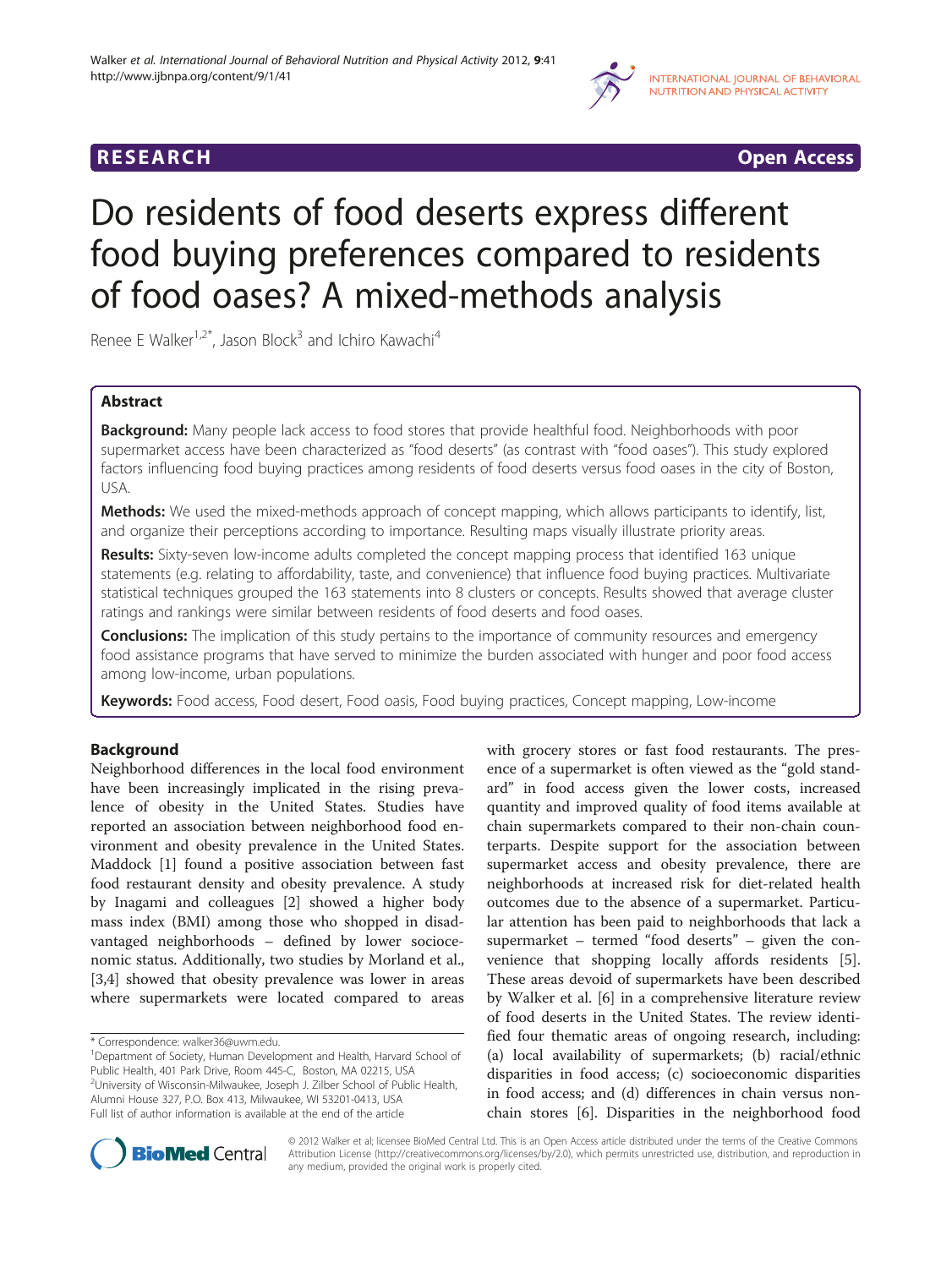environment have prompted research exploring the impact of the local food environment on food purchasing behavior. Studies exploring the intersection between the neighborhood food environment and food purchasing behavior have showed that living in a disadvantaged neighborhood is associated with greater consumption of energy-dense foods [7,8]. Research by Cummins and Macintyre [9] suggests that the neighborhood food environment has an independent effect on diet by influencing food buying practices. Similar findings were observed in studies that showed a positive association between proximity to a supermarket and individual diet [10,11] and studies that found a positive association between the presence of a neighborhood supermarket and increased consumption of fruits and vegetables [12-14]. On the other hand, fewer nutrient-dense food options available at neighborhood food stores has been associated with lower consumption of these foods by local residents [15]. However, one of the challenges in this field of research is the extent to which causality can be attributed to local variations in the food environment [16]. That is, even if variations in the quality of the local food environment can be mapped on to local variations in nutritional quality and obesity prevalence, it does not necessarily prove that one caused the other. A correlation between local food environments and obesity rates could simply reflect the food preferences of residents. Alternatively, confounding by unmeasured variables may be explaining the correlations observed between food environments and obesity rates. Thus, from a supply-side perspective, grocery owners are unlikely to stock fresh produce on their shelves in neighborhoods where residents are unlikely to demand them. However, it is important to note that interactions between the neighborhood food environment, diet quality and subsequent health outcomes is multifocal in nature whereby causation involves not one pathway, but multiple pathways.

Few studies have directly examined the food preferences of residents in disadvantaged areas. Eikenberry and Smith conducted a study to identify motivators, barriers and promoters of healthy eating among select rural and urban food deserts in Minnesota [17]. Study participants expressed a lack of desire to consume fresh produce even when they were made available [18]. Similarly, Walker and colleagues found that low-income residents of a food desert did not prefer to consume fruits and vegetables due to their aftertaste [19]. While these findings are not generalizable to residents of other food deserts, it begs further exploration of the influence of food preference.

Food preferences have been described in the literature as influencing food buying and consumption practices. Locher et al., [20] explored how psychosocial factors (motivation, perceived barriers, social demographics, and dietary quality) influence food choices among homebound older adults. Findings from this study suggested that sensory factors, specifically taste and aesthetics, were primary motivators involved in food choice [20,21]. Other studies have explored how cultural attitudes [22] and perceptions of healthy eating and the food environment influence food choice [23,24]. These studies indicated that taste, texture, and appearance were more important for food choices than nutritional content [22]. This evidence supports the argument that food preference is a strong predictor of food consumption and can serve to promote (or deter) healthy eating.

In addition to food preferences being strong predictors in food buying and consumption practices, consumers often express a preference for type of store patronized. Many paramount studies exploring consumer food shopping behavior have identified factors including location, variety of goods, store loyalty and store policies as reasons why a particular store was patronized over another [25-27]. In the case of neighborhood convenience and corner stores, it is believed that clerk personality and established friendships between store owners and patrons foster store loyalty [25]. This is especially salient in neighborhoods where chain supermarkets are not located. The implication is that residents of these neighborhoods without a supermarket may view the role of the independent store as an anchor within the community thereby encouraging patronage. Subsequently, the food items available within these stores are important for considering food purchasing and consumption behaviors.

Given the influence the neighborhood food environment has on food buying practices among local residents, we sought to explore factors influencing food buying practices among low-income residents with differential supermarket access in the present study. We conducted a mixed-method approach based on concept mapping [28,29] to ascertain the food purchasing practices and preferences of two contrasting neighborhoods in the city of Boston, MA. We hypothesized that differences in food buying practices and food preferences would be identified based on residing in a neighborhood categorized a food desert compared to a food oasis.

#### Methods

The geographic unit of analysis for this study was the zip code, which served as our model of a neighborhood. Zip codes in the United States do not represent a geographical area, per se, but are a network of roads and addresses used for the purpose of mail delivery [30,31]. Therefore, there is great variability in the size of a zip code. For example, Grubesic [30] reported an average zip code size in the state of Wyoming to be 1,430 square kilometers ( $km<sup>2</sup>$ ) compared to 12.8  $km<sup>2</sup>$  for an average zip code size in the state of New Jersey. Despite this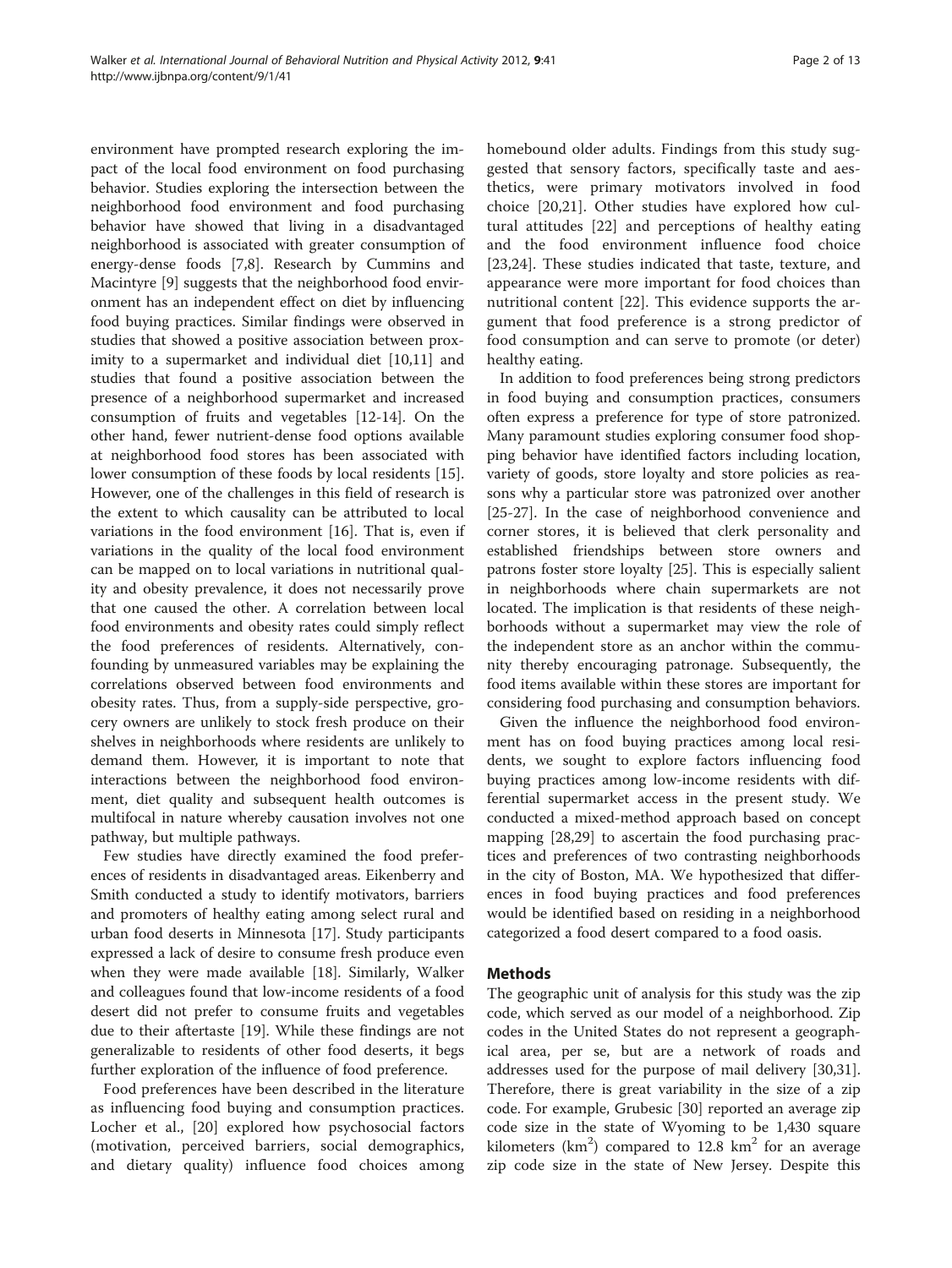variability, zip codes are frequently used as the unit of analysis in research given their geographical context [30]. We selected four zip codes for the study – two characterized as food deserts and two as food oases. The average land area for the food deserts was  $8.0 \text{ km}^2$  (3.1) square miles) compared to 3.6  $km<sup>2</sup>$  (1.4 square miles) for the food oases [32]. We defined a food desert as a zip code that does not have a chain supermarket within 0.5 miles of the center of the zip code. Conversely, we defined a food oasis as a zip code that does have a chain supermarket within 0.5 miles of the center of the zip code. The definition of the buffer zone is consistent with the literature, with 0.5 miles commonly perceived as a reasonable walking distance for an adult to carry home bags of groceries [33]. To identify Boston zip codes selected for the study, two approaches were used. First, we examined the online yellow pages (www.yellowpages. com) to identify zip codes that do not have supermarket access. This is consistent with other studies that utilized yellow pages to identify resources in proximity to a specific unit of area [34,35]. Second, we examined U.S. census data to characterize each zip code based on median household income. The selected zip codes had some of the lowest median household incomes for the city of Boston. We matched the selected food deserts with comparable food oases on various demographic characteristics including median household income, age, race/ ethnicity, and educational attainment.

#### Recruitment

We placed advertisements in popular print and online newspapers. Print advertisements ran on three nonconsecutive days over a period of 3 weeks. Online advertisements appeared continuously for a period of three weeks. The advertisement included the zip codes of interest and a phone number that potential participants were asked to call for additional information. Participants were expected to meet three inclusion criteria: 1. At least 18 years of age; 2. A current resident of one of the study zip codes; and 3. A resident of the zip code for the previous 12 months. If all inclusion criteria were met and the potential participant was interested in participating in the study, a consent form was mailed for review prior to the start of the study. The study was approved by the Institutional Review Board of the Harvard School of Public Health.

#### Concept mapping methodology

Concept mapping is a mixed methods approach originally used in program evaluation [36] but has since been used in the social sciences for examining other complex phenomena. Concept mapping studies have explored a variety of topic areas including the relationship between neighborhoods and mental health [37] and perceptions

of neighborhood influences on health among immigrant populations [38]. The concept mapping process includes six steps: 1) Preparation, 2) Brainstorming, 3) Sorting and rating, 4) Data Analysis, 5) Interpretation, and 6) Utilization of concept maps. The concept mapping process has been extensively described in the literature [29,35,39,40]. For this study, the six steps of the concept mapping process occurred over a period of three nonconsecutive days. We conducted three concept mapping sessions in each of the four zip codes with the same participants in each session. Since each session built on the participant discussions during the previous sessions, we asked participants to attend all three sessions conducted in their respective zip code. Sixty-seven participants completed the concept mapping process. There was no loss to follow-up over the three sessions. Thirty-five participants were residents of the food desert and 32 from the food oasis.

Day 1: Brainstorming Session – During this 2 h session, we asked participants to freely generate words or short phrases in response to the focus statement: "What things, good or bad, influence your food buying practices?" We defined the phrase "food buying practices" as "where you buy food, the types of food you buy, and when you buy food." Participants responded to the focus statement using a round-robin approach. After an exhaustive list was generated, participants went through the list to consolidate statements they thought were too similar or overlapping. For example, participants consolidated the statements "billboards" and "food advertisement" into the statement "advertisements." Participants received a \$20 gift card for completing this session.

Day 2: Sorting and Rating Session – Participants returned for the second session 3 weeks after the first concept mapping session (brainstorming session). Each participant received a stack of note cards with a unique statement generated during the previous brainstorming session written on each card. Participants worked independently to sort the cards into piles that "make sense to you." After sorting the cards, participants assigned each pile a label or name that represented the contents of the pile. For example, one participant may have sorted the statements "fuel perks (gas discount)," "what stores are near where I live," "T-Accessible (public transportation)," and "gypsy cabs (unlicensed taxis)" into the same pile and labeled the pile "Transportation." A second activity was to rate how important each statement was to influencing food buying practices according to a Likert scale  $(1 = not at all important to 5 = extremely important).$ Participants received a \$25 gift card for completing this session.

Day 3: Interpretation Session – Two weeks after the second concept mapping session, the same participants returned to interpret the concept maps generated in the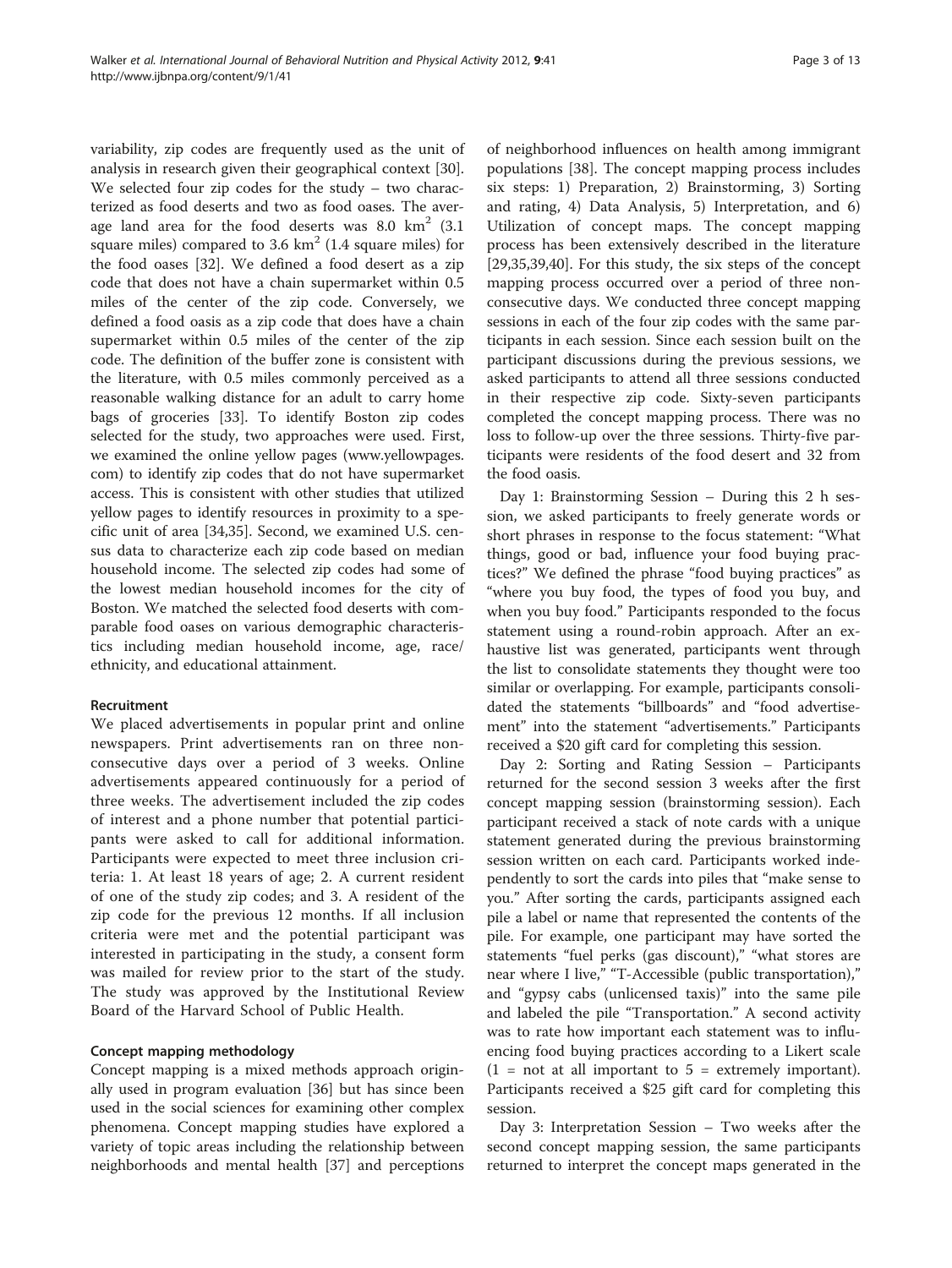second session. In small groups, participants were given flip chart paper and markers and asked to diagram how the statements generated within a cluster influenced food buying practices. In other words, participants were asked to generate a visual depiction of how the statements influenced food buying practices. Participants received a \$30 gift card for completing this session. For attending all three sessions, participants received a total of \$75 in gift cards.

#### Data analysis

We undertook three main analyses. First, we entered results from the sorting and rating step into specialized software, Concept Systems, Inc. [41] for analysis. A benefit to using Concept Systems software is that data are entered and analyzed in real time while participants complete other study activities. The second analysis utilized multidimensional scaling which took individual data across all participants and using a similarity matrix noted similarities and dissimilarities in how the data were sorted. An aggregate group product was produced in the form of a *point map*. A point map visually depicts how each statement was sorted with respect to the other statements for the entire group thereby incorporating each participant's sort data. Each point on the point map represents one of the unique statements generated during the brainstorming session. Points that are in close proximity were sorted more frequently by participants compared to points that are further apart.

The third analysis, hierarchical cluster analysis, partitioned the point map into clusters representing unique concepts or ideas. The final number of clusters selected was identified by participants as the appropriate number of clusters that represented their perceptions of factors that influence their food buying practices. Another type of concept map produced, a pattern match, is a ladder graph representation that allows comparisons to be made between groups. A horizontal rung of the ladder corresponds to a perfect correlation between the two groups being compared. For this study, a comparison was made between participants of the food desert and participants of the food oasis. A Pearson product–moment correlation was calculated to represent the correlation between the two groups.

#### Results

#### Participant characteristics

The sample consisted of 67 participants. The median age was 47 years. The sample was predominantly female (56.7%) and African American (67.2%). More than half of the sample did not own a personal car and found it difficult to find a ride (52.2%). Table 1 displays additional participant characteristics.

# Table 1 Participant Characteristics by Food Desert Status

| Zip code characteristic                                  | <b>Food desert</b> | Food oasis | Total     |
|----------------------------------------------------------|--------------------|------------|-----------|
| Total number of participants (%)                         | 35 (52.2)          | 32 (47.8)  | 67.0      |
| Age                                                      |                    |            |           |
| Median age (years)                                       | 47.0               | 47.3       | 47.0      |
| Range                                                    | 28-66              | $32 - 61$  | $28 - 66$ |
| $Sex - n$ (%)                                            |                    |            |           |
| Male                                                     | 15 (42.9)          | 14 (43.8)  | 29 (43.3) |
| Female                                                   | 20 (57.1)          | 18 (56.2)  | 38 (56.7) |
| Race & Ethnicity - n (%)                                 |                    |            |           |
| African American                                         | 20(57.1)           | 25 (78.1)  | 45 (67.2) |
| Caucasian                                                | 9(25.7)            | 2(6.3)     | 11(16.4)  |
| Hispanic/Latino                                          | 3(8.6)             | 2(6.3)     | 5(7.5)    |
| Other                                                    | 3(8.6)             | 3(9.4)     | 6(8.9)    |
| Car ownership                                            |                    |            |           |
| Do not own car & hard<br>to find a ride                  | 18 (51.4)          | 17(53.1)   | 35 (52.2) |
| Do not own car & able<br>to find a ride                  | 9(25.7)            | 10(31.3)   | 19 (28.4) |
| Own car                                                  | 8(22.9)            | 5(15.6)    | 13 (19.4) |
| Nearest bus stop $-$ n $(\%)$                            |                    |            |           |
| $<$ 1 block                                              | 10(28.6)           | 14 (43.8)  | 24 (35.8) |
| $1-2$ blocks                                             | 12 (34.3)          | 5(15.6)    | 17 (25.4) |
| 3-4 blocks                                               | 8(22.9)            | 8(25.0)    | 16 (23.9) |
| 5 or more blocks                                         | 5(14.2)            | 5(15.6)    | 10 (14.9) |
| Number of different bus routes<br>near home $-$ n $(\%)$ |                    |            |           |
| $1-2$ routes                                             | 16 (45.7)          | 17 (53.1)  | 33 (49.2) |
| 3-4 routes                                               | 9(25.7)            | 8(25.0)    | 17(25.4)  |
| 5 or more routes                                         | 10(28.6)           | 7(21.9)    | 17 (25.4) |
| Bus frequency - $n$ (%)                                  |                    |            |           |
| $<$ 15 minutes                                           | 9(25.7)            | 10(31.3)   | 19 (28.4) |
| Every 15-30 minutes                                      | 17 (48.6)          | 16 (49.9)  | 33 (49.3) |
| Every 30-45 minutes                                      | 6(17.1)            | 3(9.4)     | 9(13.4)   |
| $>45$ minutes                                            | 3(8.6)             | 3(9.4)     | 6(8.9)    |

The two food deserts generated 110 and 182 unique or non-overlapping statements. The two food oases generated 147 and 171 unique statements. All of the statements generated from the four groups were combined into one list. Participants engaged in a process of removing duplicate entries and consolidating similar statements to generate a final master list. The final master list included 163 unique or non-overlapping statements. Examples of unique statements included in the final master list were "appearance of food," "brand names," "ease of theft," "microwaveable foods" and "preference." The 163 statements were partitioned into 8 clusters. Participants were initially presented with a 12 cluster solution map. Participants stated that the 12 clusters, or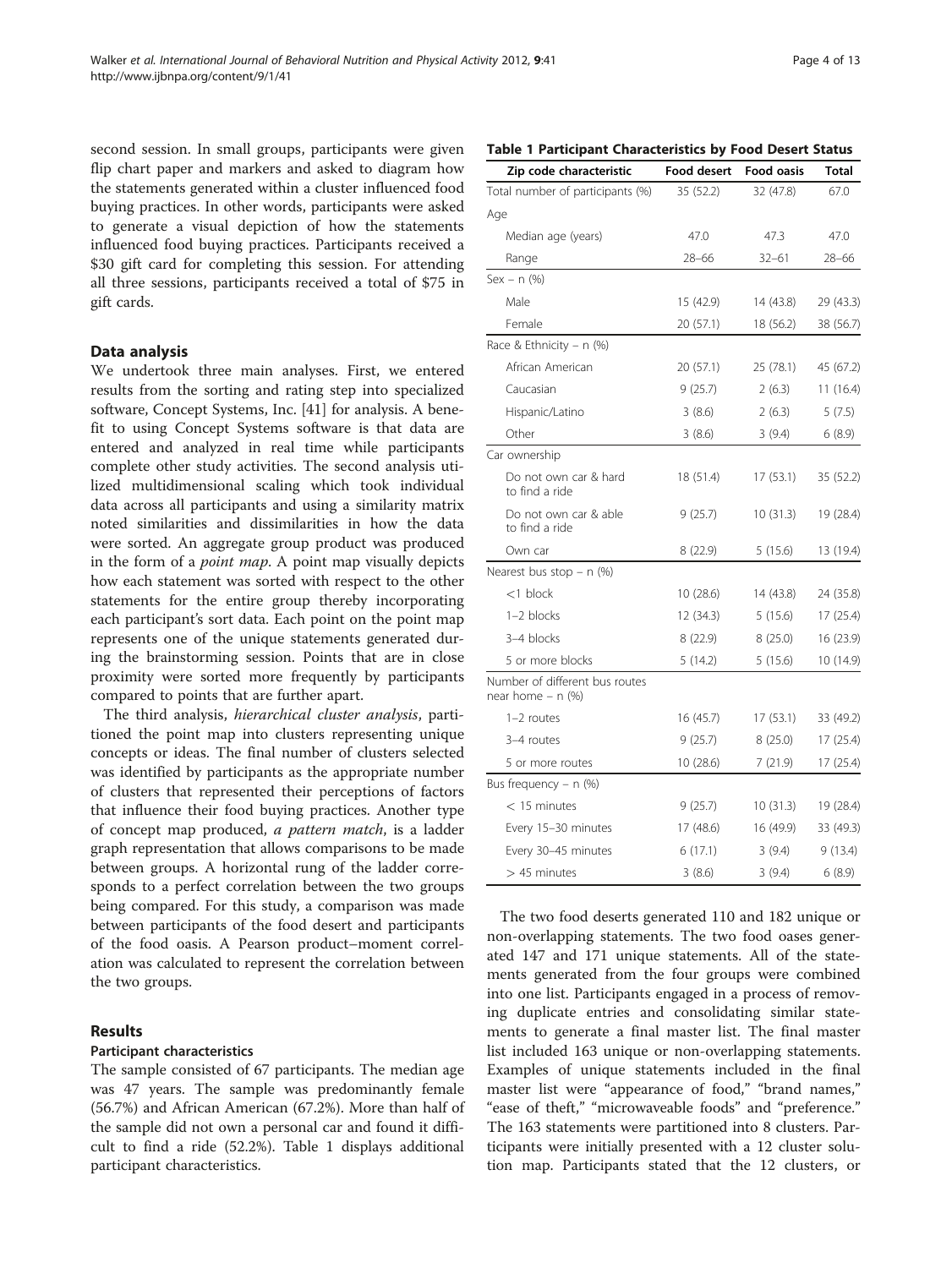unique concepts were overlapping and did not accurately reflect their perceptions. After using the specialized software to decrease the number of clusters, we presented a final 8 cluster solution map agreed upon and named by participants. Figure 1 illustrates the point cluster map with the names of each cluster given by participants. Statement numbers represented as points on the map presented in Figure 1 can be linked to Table 2 to identify the exact statement name. Overlapping points on the map illustrate areas with a high degree of agreement in participant perceptions of the relationship between statements. It may appear that specific statements do not fit into a certain cluster. Two explanations can be offered to address this seemingly inconsistency. First, the way participants perceived the statement influenced how the statements were sorted together. Second, statements participants perceived as not fitting nicely into one pile may have been sorted with other statements that were considered "leftovers." However, it is important to note that a spanning analysis, a type of analysis used to identify how statements were sorted relative to other statements, were performed to explore these inconsistencies. The results (figures not shown) suggest that participants were consistent in how these statements were sorted, thereby suggesting a perspective based on lived experiences outside the understanding of the researchers.

#### Average cluster and statement ratings

Participants rated how important each statement was to influencing food buying practices on a scale of 1 (not at all important) to 5 (extremely important) during the

sorting and rating step of the concept mapping process. Table 2 outlines the average statement and cluster ratings. The table is organized by cluster with the cluster name in bold type. Underneath each cluster label are the statements that comprised that cluster. The number besides each statement label (in parenthesis) represents the statement number that can be used to link each statement with the location on the point cluster map (Figure 1). The two columns next to the cluster label and corresponding statements present the average cluster ratings for participants of the food deserts and food oases. In other words, these columns present the degree of importance of each statement in influencing food buying practices.

Ratings were then grouped into tertiles. Tertile values are based on the degree to which each statement influenced food buying practices and designated as low (1.29– 2.50), moderate (2.51–3.72) and high (3.73–4.93). For example, the cluster Health Consciousness received an average rating of 3.71 (moderately important for influencing food buying practices) for food desert participants and 4.07 (highly important for influencing food buying practices) for food oasis participants. Overall, the average cluster ratings were similar for residents of the food deserts and food oases. The clusters Health Consciousness, Personal Decisions and Shopping Concerns, were rated higher by participants from the food oases compared to residents of the food deserts. This suggests that food oasis participants perceived the statements within these clusters as more important to influencing food buying practices compared to residents of the food deserts.

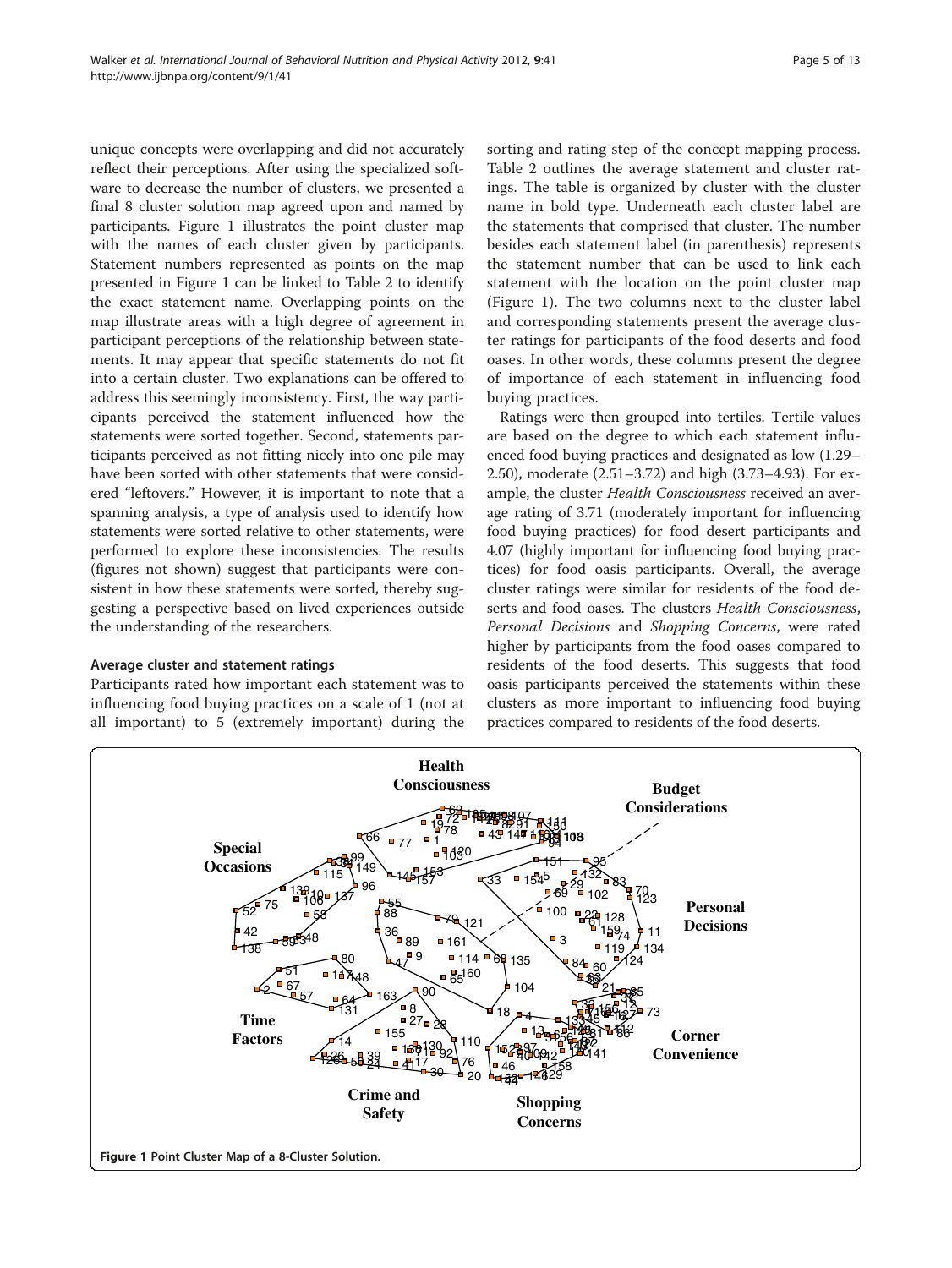### Table 2 Average Cluster and Statement Ratings by Food Desert Status

| <b>Cluster Name and Statements</b><br>(Statement ID Number) | <b>Influences Food</b><br><b>Buying Practices</b> |                   | <b>Cluster Name and Statements</b><br>(Statement ID Number) | <b>Influences Food</b><br><b>Buying Practices</b> |                   |
|-------------------------------------------------------------|---------------------------------------------------|-------------------|-------------------------------------------------------------|---------------------------------------------------|-------------------|
|                                                             | <b>Food Desert</b>                                | <b>Food Oasis</b> |                                                             | <b>Food Desert</b>                                | <b>Food Oasis</b> |
| <b>HEALTH CONSCIOUSNESS</b>                                 | <b>Moderate</b>                                   | High              | <b>PERSONAL DECISIONS</b>                                   | <b>Moderate</b>                                   | High              |
| Taste (147)                                                 | High                                              | High              | Freshness (70)                                              | High                                              | High              |
| Knowing how to cook (94)                                    | High                                              | High              | Cost(35)                                                    | High                                              | High              |
| How food is prepared (82)                                   | High                                              | High              | What your needs are (159)                                   | High                                              | High              |
| Personal health (116)                                       | High                                              | High              | Appearance of food (11)                                     | High                                              | High              |
| Portion size (118)                                          | High                                              | High              | Quality (123)                                               | High                                              | High              |
| Food preparation time (66)                                  | High                                              | High              | Food handling (63)                                          | High                                              | High              |
| High cholesterol (78)                                       | High                                              | High              | Labels (95)                                                 | High                                              | High              |
| Ingredients in food (91)                                    | High                                              | High              | Quantity of items (124)                                     | High                                              | High              |
| Texture of food (150)                                       | High                                              | High              | Preference (119)                                            | High                                              | High              |
| More health conscious (107)                                 | High                                              | High              | How food is stored (83)                                     | High                                              | High              |
| Eating balanced meals (54)                                  | High                                              | High              | Seasonings I need to cook with (132)                        | High                                              | High              |
| Nutritional content (111)                                   | High                                              | High              | How much I can carry (84)                                   | High                                              | High              |
| Natural food (108)                                          | Moderate                                          | High              | Making food stretch (102)                                   | High                                              | High              |
| A lot of sodium in foods (1)                                | Moderate                                          | High              | Samples (128)                                               | Moderate                                          | High              |
| Fat content (62)                                            | High                                              | High              | The cost of eating healthy<br>makes me buy less (151)       | Moderate                                          | High              |
| Sugar content (144)                                         | High                                              | High              | Farmer's markets (61)                                       | High                                              | High              |
| Diet (43)                                                   | High                                              | High              | Buy in bulk (21)                                            | Moderate                                          | High              |
| Calorie intake (25)                                         | High                                              | High              | Freezer space (69)                                          | Moderate                                          | High              |
| What foods make you tired (157)                             | Moderate                                          | High              | Cook large quantities and eat<br>for the week (33)          | High                                              | High              |
| Losing weight (98)                                          | High                                              | High              | Able to cook large quantities to<br>last a few days (5)     | Moderate                                          | High              |
| Healthy eating is too difficult (77)                        | Moderate                                          | High              | Family-sized packages (60)                                  | Moderate                                          | High              |
| Organic foods (113)                                         | Moderate                                          | High              | Grocery lists (74)                                          | High                                              | Moderate          |
| Genetically modified foods (72)                             | Moderate                                          | Moderate          | Cheaper to cook than eat at fast<br>food restaurants (29)   | High                                              | Moderate          |
| Modify prepared foods so<br>healthier (105)                 | Moderate                                          | Moderate          | Variety of prepared food (154)                              | Moderate                                          | Moderate          |
| Break down large quantities into<br>smaller servings (19)   | High                                              | Moderate          | Able to buy ethnic foods (3)                                | Low                                               | Moderate          |
| Make your own foods instead of foods<br>in a jar $(101)$    | Moderate                                          | Moderate          | Shop everyday to have fresh food (134)                      | Low                                               | Moderate          |
| Use of food with medications (153)                          | High                                              | Moderate          | Buy packaged food and jazz it up (22)                       | Moderate                                          | Moderate          |
| Processed foods (120)                                       | Low                                               | Moderate          | Make weekly menus (100)                                     | Moderate                                          | Moderate          |
| Microwaveable foods (103)                                   | Moderate                                          | Moderate          |                                                             |                                                   |                   |
| Supplement cooked food with<br>restaurant food (145)        | Moderate                                          | Moderate          |                                                             |                                                   |                   |
| Supplement cooked food with<br>restaurant food (145)        | Moderate                                          | Moderate          |                                                             |                                                   |                   |
| <b>TIME FACTORS</b>                                         | <b>Moderate</b>                                   | <b>Moderate</b>   | <b>SPECIAL OCCASIONS</b>                                    | <b>Moderate</b>                                   | <b>Moderate</b>   |
| Food recalls (67)                                           | High                                              | High              | Lifestyle (96)                                              | High                                              | High              |
| Expiration date (57)                                        | High                                              | High              | Family upbringing (59)                                      | Moderate                                          | High              |

Household preference (80) and Moderate High High Family influence (58) and Moderate High Season (131) **Moderate** High Loss of appetite (99) Moderate High Loss of appetite (99)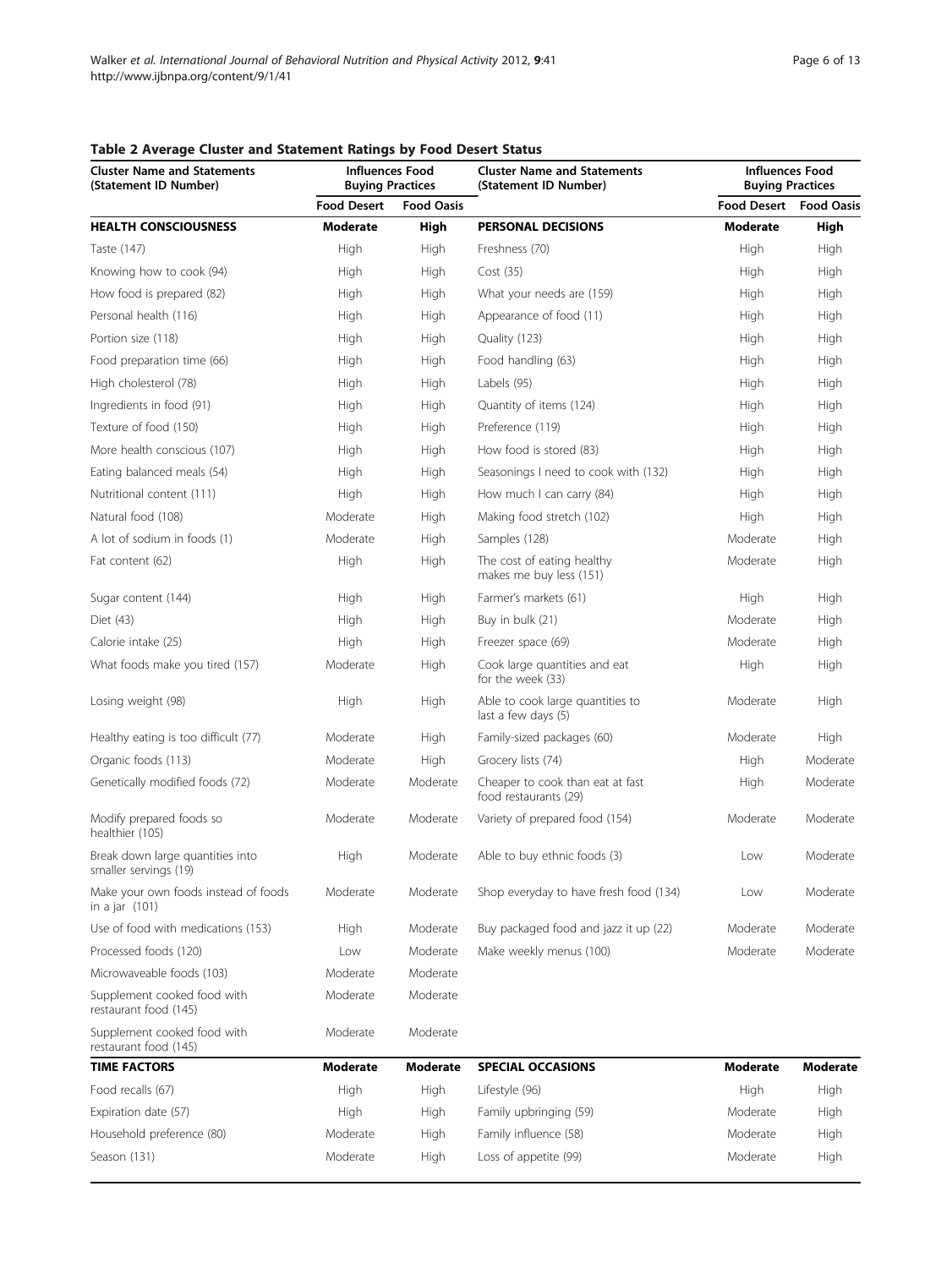# Table 2 Average Cluster and Statement Ratings by Food Desert Status (Continued)

| Food Industry (64)                                   | High     | Moderate        | Mood swings (106)                                                     | Moderate        | High     |
|------------------------------------------------------|----------|-----------------|-----------------------------------------------------------------------|-----------------|----------|
| Television (148)                                     | Moderate | Moderate        | Guests/Company (75)                                                   | Moderate        | High     |
| Word of mouth (163)                                  | Moderate | Moderate        | Special occasions (139)                                               | Moderate        | High     |
| Pets need to eat (117)                               | Moderate | Moderate        | Moderate<br>Don't go shopping when<br>you're hungry (48)              |                 | High     |
| Easier to buy at fast food<br>restaurants (51)       | Low      | Moderate        | Participation in research studies (115)                               | High            | High     |
| A treat is eating at a high<br>end restaurant (2)    | Low      | Moderate        | Cravings (38)                                                         | Moderate        | Moderate |
|                                                      |          |                 | Temptation (149)                                                      | Moderate        | Moderate |
|                                                      |          |                 | Cooking fatigue (34)                                                  | Moderate        | Moderate |
|                                                      |          |                 | Depression (42)                                                       | Moderate        | Moderate |
|                                                      |          |                 | Easier to buy ready-made food (52)                                    | Low             | Moderate |
|                                                      |          |                 | Social circles (138)                                                  | Moderate        | Moderate |
|                                                      |          |                 | Eating at restaurants make me buy<br>less at stores (53)              | Low             | Moderate |
|                                                      |          |                 | Anxiety (10)                                                          | Moderate        | Moderate |
|                                                      |          |                 | Short lunch period, so I eat fast foods (137)                         | Low             | Moderate |
| <b>CRIME AND SAFETY</b>                              | Moderate | <b>Moderate</b> | <b>BUDGET CONSIDERATIONS</b>                                          | <b>Moderate</b> | Moderate |
| Inflation (90)                                       | High     | High            | Income (89)                                                           | High            | High     |
| Amount of money you have to spend (8)                | High     | High            | Education (55)                                                        | High            | High     |
| Being overcharged repeatedly (17)                    | High     | High            | When you get your Social Security<br>check (161)                      | High            | High     |
| Schedule (130)                                       | High     | High            | Food pantries (65)                                                    | Moderate        | High     |
| Rodents are common around food (126)                 | High     | High            | Household composition (79)                                            | Moderate        | High     |
| Bad experiences (14)                                 | Moderate | High            | Dollar menus (47)                                                     | Moderate        | High     |
| Weather (155)                                        | High     | Moderate        | Minimum purchase required for<br>using certain payment (104)          | Moderate        | High     |
| No one-stop shopping in<br>"the hood" (110)          | Moderate | Moderate        | When you get food stamps (160)                                        | Moderate        | Moderate |
| Buy 2 get \$1 off can be a trick (20)                | Moderate | Moderate        | Professional recommendation (121)                                     | Moderate        | Moderate |
| Items without a price tag (92)                       | Low      | Moderate        | Brand names (18)                                                      | Moderate        | Moderate |
| Cheaper foods in the suburbs (28)                    | Moderate | Moderate        | Impulse (88)                                                          | Moderate        | Moderate |
| Customers get into fights (41)                       | Moderate | Moderate        | Anticipating what food pantry will<br>distribute (9)                  | Moderate        | Moderate |
| Crime (39)                                           | High     | Moderate        | Overwhelmed by options (114)                                          | Moderate        | Moderate |
| Gypsy cabs (76)                                      | Low      | Moderate        | Food trucks on the side of the<br>road have fresh and cheap food (68) | Moderate        | Moderate |
| Celebrity endorsements (27)                          | Low      | Moderate        | Country where food is made (36)                                       | Low             | Moderate |
| Fuel perks (71)                                      | Moderate | Moderate        | Shopping when tired (135)                                             | Low             | Moderate |
| Cab fare (24)                                        | Moderate | Moderate        |                                                                       |                 |          |
| Shopping with kids or grandkids (136)                | Low      | Low             |                                                                       |                 |          |
| Child care at the store (30)                         | Low      | Low             |                                                                       |                 |          |
| Ease of theft (50)                                   | Low      | Low             |                                                                       |                 |          |
| Can steal under \$250 without being<br>arrested (26) | Low      | Low             |                                                                       |                 |          |
| <b>SHOPPING CONCERNS</b>                             | Moderate | High            | <b>CORNER CONVENIENCE</b>                                             | High            | High     |
| Store crowding (142)                                 | High     | High            | Good sanitation at the meat counter (73)                              | High            | High     |
| Store cleanliness (141)                              | High     | High            | Availability of food (12)                                             | High            | High     |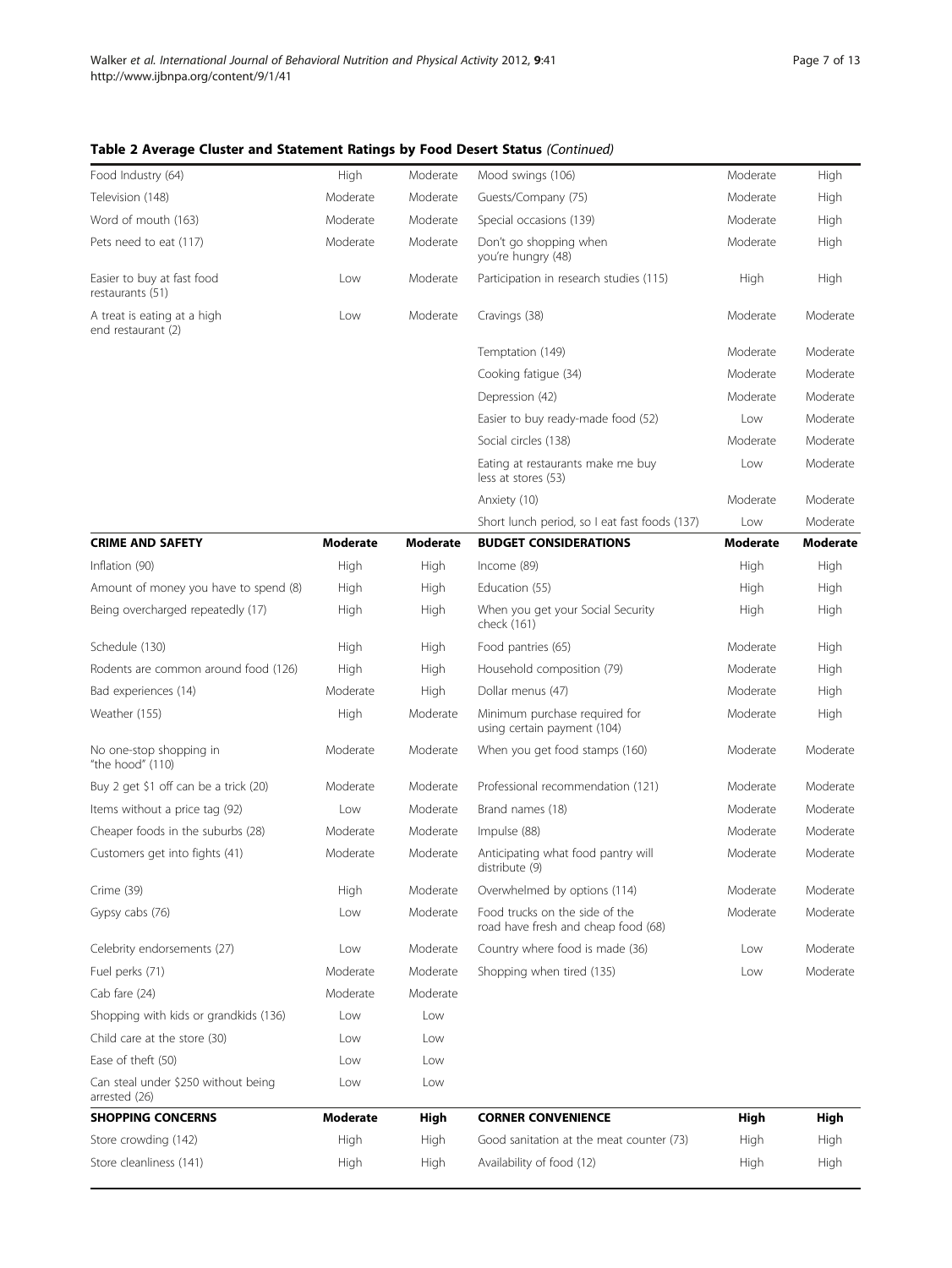| Double coupons (49)                                             | High     | High        | Discount card (45)                        | High        | High        |
|-----------------------------------------------------------------|----------|-------------|-------------------------------------------|-------------|-------------|
| T-Accessible (146)                                              | Moderate | <b>High</b> | Bargains (16)                             | High        | <b>High</b> |
| Distance (46)                                                   | High     | High        | Sales (127)                               | High        | High        |
| What stores are near where I live (158)                         | High     | <b>High</b> | Know what to buy at different stores (93) | High        | High        |
| Scent of store (129)                                            | High     | High        | How neat the store is (86)                |             |             |
| Store hours (143)                                               | High     | <b>High</b> | One-stop shopping (112)                   | Moderate    | <b>High</b> |
| Transportation (152)                                            | High     | <b>High</b> | Coupons (37)                              | High        | High        |
| Enough cashiers (56)                                            | High     | <b>High</b> | Convenience (32)                          | High        | High        |
| Reputation of store (125)                                       | High     | <b>High</b> | Where gift cards are for (162)            | <b>High</b> | <b>High</b> |
| Customer service (40)                                           | High     | <b>High</b> | How much time I have to shop (85)         | High        | <b>High</b> |
| Availability of sale items (13)                                 | High     | High        | What can fit in the shopping cart (156)   | Moderate    | High        |
| How comfortable you feel at the<br>store (81)                   | High     | <b>High</b> | Amount gift cards are for (7)             | High        | <b>High</b> |
| Different locations have different<br>prices and selection (44) | High     | <b>High</b> |                                           |             |             |
| Long lines (97)                                                 | Moderate | <b>High</b> |                                           |             |             |
| Neighborhood of the store (109)                                 | Moderate | High        |                                           |             |             |
| Circulars (31)                                                  | High     | Moderate    |                                           |             |             |
| Advertisements (6)                                              | Moderate | Moderate    |                                           |             |             |
| Stop & Shop and Shaw's<br>have different departments (140)      | Moderate | Moderate    |                                           |             |             |
| How well you know the layout of<br>the store (87)               | High     | Moderate    |                                           |             |             |
| Promotions (122)                                                | High     | Moderate    |                                           |             |             |
| Self check-out (133)                                            | Moderate | Moderate    |                                           |             |             |
| Bag your own groceries (15)                                     | Low      | Moderate    |                                           |             |             |
| Buying grocery bags (23)                                        | Low      | Low         |                                           |             |             |
| Able to buy religious foods (4)                                 | Low      | Low         |                                           |             |             |

Table 2 Average Cluster and Statement Ratings by Food Desert Status (Continued)

Note: The 163 statements are presented within their clusters (capitalized and bolded) and the parenthetical numbers refer to the actual statement number and can be used to link the table information to Figure 1. The numbers do not have any substantive meaning. Ratings represent how strongly each statement influences food buying practices. Ratings between 1.29-2.50 are designated low, 2.51-3.72 designated moderate and 3.73-4.93 designated high.

Figure 2 presents a pattern match, a ladder graph representation which illustrates differences in average cluster ratings between food desert and food oasis participants. The vertical black line on the left represents average cluster ratings for food desert participants. The vertical black line on the right represents average cluster ratings for food oasis participants. The 3.07 at the bottom of this line and the 4.2 at the top represent the lowest and highest cluster ratings respectively. These ratings reflect the possible 1 (not at all important) to 5 (extremely important) rating scale participants used to assess how important each statement and subsequent cluster was to influencing food buying practices.

A horizontal rung of the ladder depicts a perfect correlation between the food desert and oasis groups, nearly seen with the cluster Corner Convenience. The cluster rating by food desert participants was 4.10 and 4.20 by food oasis participants (ratings not shown). This suggests that both groups perceive the statements within the cluster Corner Convenience similarly and as being extremely important to influencing food buying practices. Although the pattern match illustrates similar cluster ratings between the two groups, the average cluster ratings for the food oasis participants were slightly higher. The average cluster ratings and rankings are presented in Table 3. Not only were average cluster ratings similar, but 6 of the 8 clusters have the same rankings for both groups. This finding suggests that both groups perceive the relative order and the degree of importance of each cluster similarly. The Pearson product moment correlation of  $r = 0.93$  at the bottom of the figure represents the correlation between average cluster ratings for all clusters for food desert and food oasis participants. In other words, the correlation of 0.93 suggests that the average cluster ratings are highly correlated between the two groups.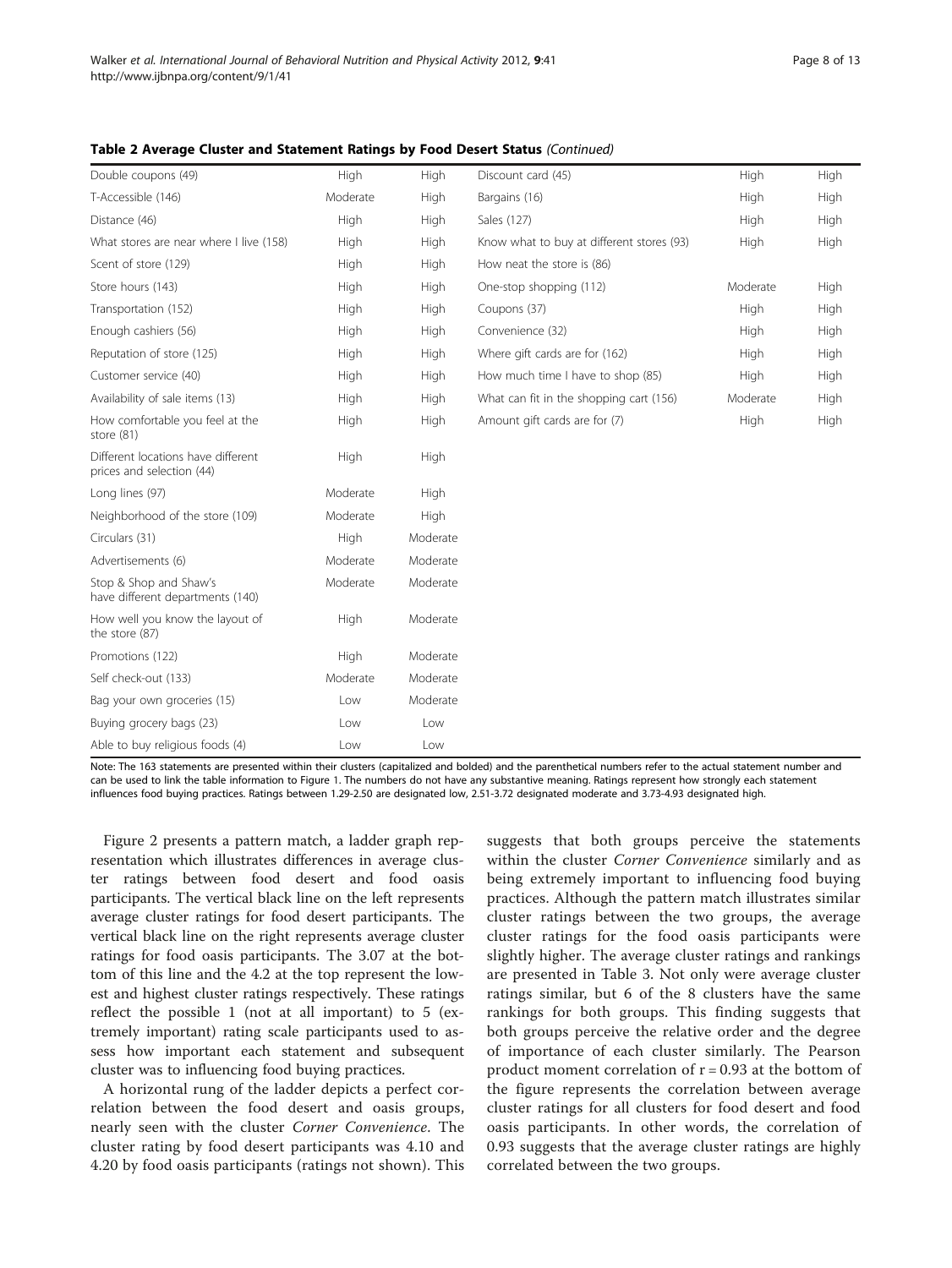

Statements generated by both food desert and food oasis participants were noted. Examples included "buy in bulk," "cravings," "farmer's markets," "family influence," "organic foods," "quality," "rodents are common around food," "store cleanliness," "taste," "store hours," "food pantries," and "able to buy ethnic foods." However, few statements unique to each group were documented. Examples of statements unique to food desert participants were "pets need to eat," "how much I can carry," "making food stretch," "food recalls," and "labels." Unique statements generated by residents from the food oases included "crime," "ease of theft," "use of food with medications," "24 h stores," "dollar menus," and "long lines."

Table 3 Average Cluster Ratings for Food Desert and Food Oasis Participants

| Cluster name                 | Food desert rating | Food oasis rating |
|------------------------------|--------------------|-------------------|
| <b>Health Consciousness</b>  | 3.71               | 4.07              |
| Personal Decisions           | 3.70               | 3.97              |
| Time Factors                 | 3.29               | 3.56              |
| Special Occasions            | 3.10               | 3.51              |
| Crime and Safety             | 3.07               | 3.23              |
| <b>Budget Considerations</b> | 3.21               | 3.68              |
| Shopping Concerns            | 3.68               | 3.83              |
| Corner Convenience           | 4.10               | 4.20              |

#### Cluster interpretation

The interpretation step of the concept mapping process involved delving deeper into how statements within a cluster were related to each other and how they related back to the focus statement of influencing food buying practices. Participants were divided into smaller groups of 3–4 people and asked to diagram the pathways in which statements within a cluster influence food buying practices. Small groups were asked to illustrate visually how the statements were inter-related. One group diagramed the statements being related using a flow chart. Another group used shapes such as arrows, circles and squares, in a feedback loop, to illustrate how they perceived the clusters being related in influencing food buying practices. The clusters Corner Convenience (Figure 3) and Time Factors (Figure 4) were selected for interpretation. Clusters that comprise statements that were not easily understood were selected for the in-depth explanation.

#### Corner convenience

Corner Convenience was the highest rated cluster for both food desert and food oasis participants. Food desert participants emphasized the statement "one stop shopping" as the central statement within the cluster Corner Convenience. As this group stated: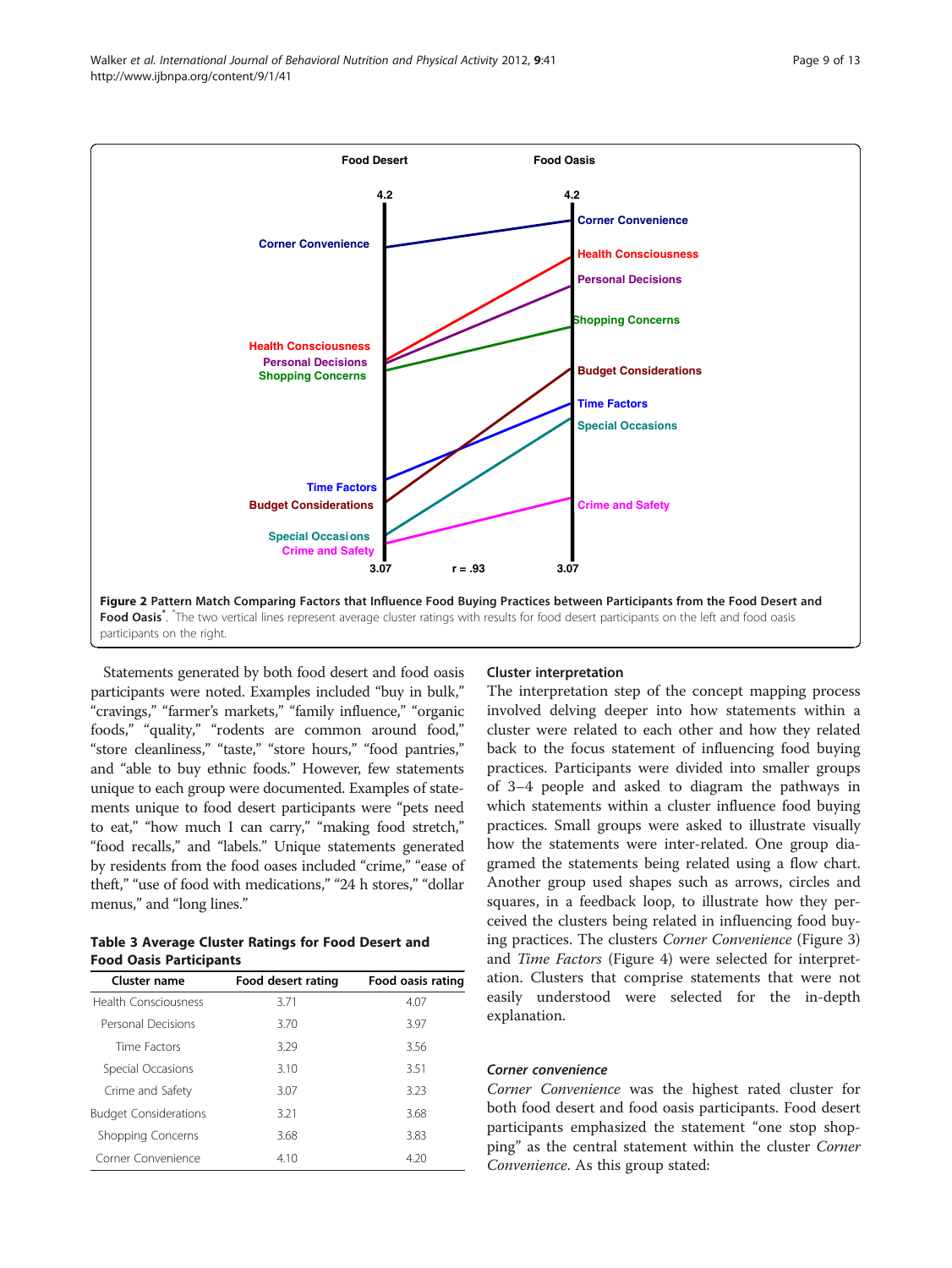Walker et al. International Journal of Behavioral Nutrition and Physical Activity 2012, 9:41 Page 10 Page 10 of 13 http://www.ijbnpa.org/content/9/1/41



"One stop shopping is important for a group that is missing here, which are men. Guys usually just go to the supermarket and get everything they need, and they don't generally go to farmer's markets or specialty stores unless they have to buy a birthday cake or something like that. Even then they go to supermarkets."

While the statement "one-stop shopping" was described as being the key factor during the interpretation step, this was not reflected in the average statement ratings. "One-stop shopping" was one of two statements within the cluster perceived as moderately important to influencing food buying practices by residents of the food desert. The other 12 statements within the cluster were perceived as being extremely important to influencing food buying practices. In other words, average statement ratings showed statements such as "sales," "discount card," "bargains," and "availability of food" as more important than the notion of "one-stop shopping."

#### Time factors

The cluster Time Factors was the fifth highest rated cluster for food desert participants and the sixth highest rated cluster among food oasis participants. Residents of the food oasis focused on the statement "television" as the key factor in how the statements within the cluster Time Factors influence food buying practices. This group explained:

"Advertising always embeds thoughts into your mind. It's like Doritos and Popeyes [Chicken] sometimes advertise and that gets stuck in your head. I know that's not healthy eating, but I have a craving for it thanks to my television and the advertising companies behind it."

Figure 4 illustrates how select food oasis participants perceive the inter-relationship between the statements that comprise the cluster Time Factors and how the statements contribute to the consumption of unhealthy foods.

#### **Discussion**

In this study, we explored factors influencing food buying practices among residents of food deserts and oases in Boston. We identified a range of factors that influenced food buying practices, determined the inter-relationship of each factor, and illustrated the

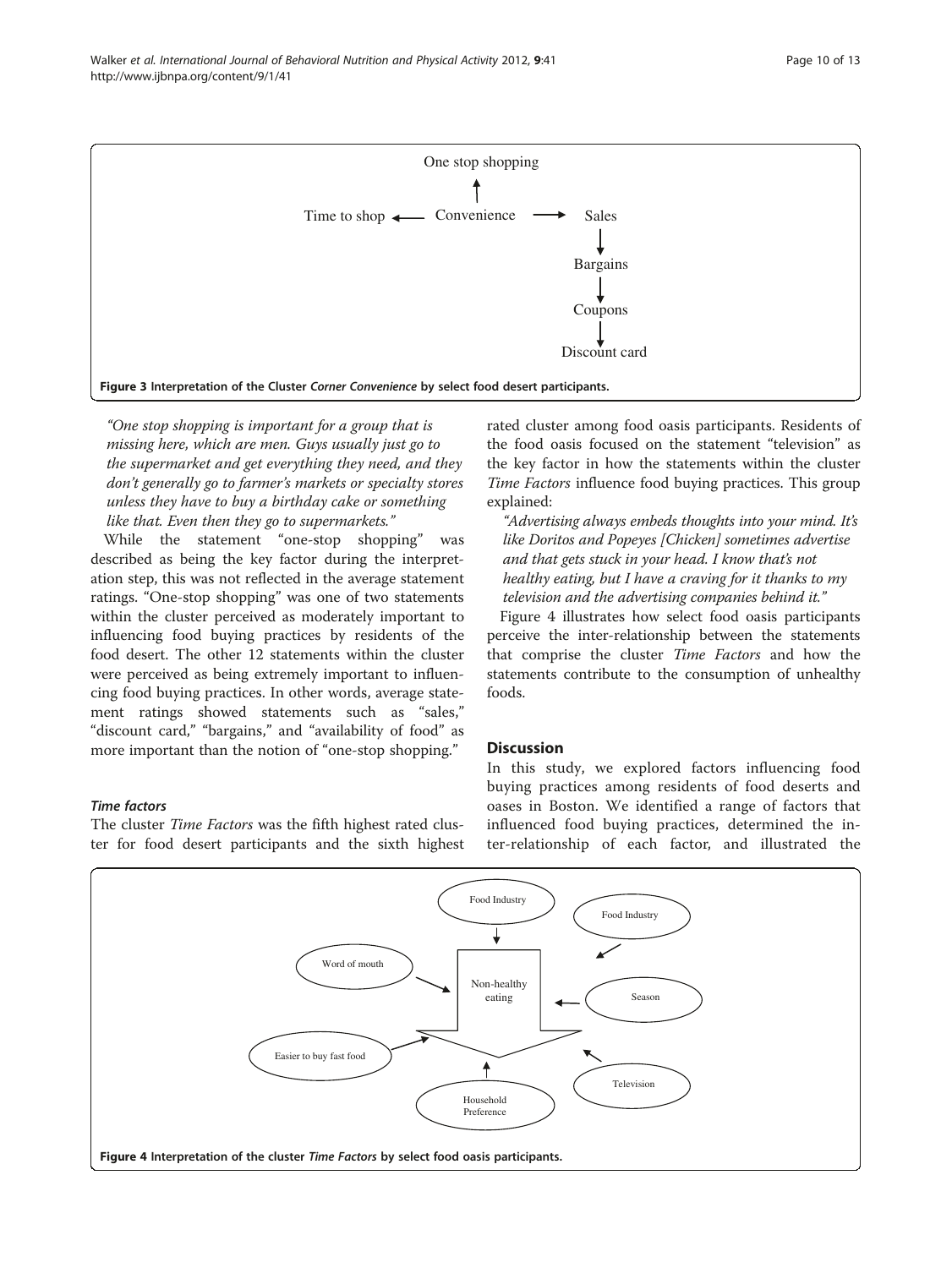pathways. As noted in the Results section, few statements unique to each group (food desert versus food oasis) were identified. Our findings also suggest that few differences in food buying practices among study participants exist regardless of food desert status. One difference was presented by participants residing in the food deserts who explained the statement "how much I can carry." Participants expressed restrictions in the quantity of food purchased due to the inability to carry heavy bags. Participants explained a reliance on public transportation and difficulty carrying bags on trains and buses and having to walk home from bus stops.

Another difference is in the explanation of the statement "24-hour stores" generated by participants in the food oases. Participants described how the presence of 24-hour stores in their neighborhoods influences food buying practices. Participants who were shift workers described purchasing food from these venues after work as these are the only establishments open in their neighborhood. The purchased food was inevitably energy dense given the availability of nutrient rich foods offered at convenience stores and fast food restaurant drive-throughs [a type of service that allows customers to obtain food without leaving their vehicle] that are open 24-hours each day in the selected neighborhoods.

A novel statement identified that has not been described extensively in the literature was "making food stretch." Participants of the food deserts described how their desire and intent to make food last longer influenced their food buying practices. For example, some participants received only one paycheck per month, leading to food purchasing on a monthly basis. They bought items that could be broken down into smaller quantities (e.g. packaged meat) for multiple meals, modified by watering down (e.g. sauces), or supplemented by food pantry items.

Another behavior that is not discussed widely in the literature pertains to the statements "crime" and "ease of theft." These statements, identified by participants in the food oases, were mentioned in the context of fights that erupt in the stores while shopping, crime within neighborhoods, and weighing the risks of stealing when there is not enough money or food vouchers to obtain food. Participants stated that at some supermarkets, patrons could steal up to \$250 without being arrested if caught. The disclaimer was that a patron would be arrested if found on the premises after being caught stealing. This was discussed as a viable option for those willing to take the risk.

Existing studies have used either quantitative or qualitative methods to explore facilitators and barriers to healthy eating and food choice. Examples of statements identified that are consistent with those documented in

the literature pertained to convenience of getting to the store, store hours, and one-stop shopping [42]; utilizing coupons, or discount vouchers, to defray the cost of a food item [19], having a fixed income has been cited extensively as a factor involved in food buying practices [43]; availability of food [44]; cost of food [17,23]; and transportation options to and from food stores [45,46].

Our findings are in contrast to a study previously conducted by Walker et al. in Pittsburgh, PA [19]. Findings from this study showed that compared to residents of a food oasis, residents of a food desert perceived some factors as more important to influencing food buying practices. The types of factors identified by food desert participants included survival, mental health, and macrolevel factors for food desert participants. Food oasis participants uniquely identified conveniences of the food environment and available social service resources [19].

By contrast in Boston, we found few differences in perceptions of factors influencing food buying practices according to food desert status as shown with the pattern match and average cluster ratings (Figure 2). This suggests that food purchasing preferences are similar among residents of low income neighborhoods in Boston irrespective of neighborhood-level access to a supermarket. Additionally, food desert and food oasis participants focused on the importance of emergency food assistance programs. This is consistent to findings from Eikenberry and Smith who found that a promoter of healthy eating among low-income residents was the utilization of federal or local food assistance programs [17]. In our study, participants from both the food deserts and oases used emergency food assistance programs regularly. Participants outlined how they navigated the system of frequenting food pantries and soup kitchens daily. The high dependence and utilization (64.4% of participants) of these resources may account for the observed similarities in average cluster ratings and high correlation coefficient  $(r = 0.93)$  However, it can be argued that daily use is no longer considered "emergency" services, but rather chronic use of these resources. Additional studies are needed to implement and evaluate successful city-specific programs that minimize the effects of poor food access to determine how these programs can be adapted to other cities.

A strength of this study was the use of Concept Mapping as the methodology, which is an innovative mixed methods approach to assess residents' preferences and perceptions. Unlike other qualitative methods such as focus groups or in-depth interviews, concept mapping allows for the inter-relationships between statements to be identified and quantified. These relationships can be used for further theorizing how different factors play a role in influencing food buying practices. A second strength of this study is that we incorporated 4 low-income neighborhoods in a large, urban city.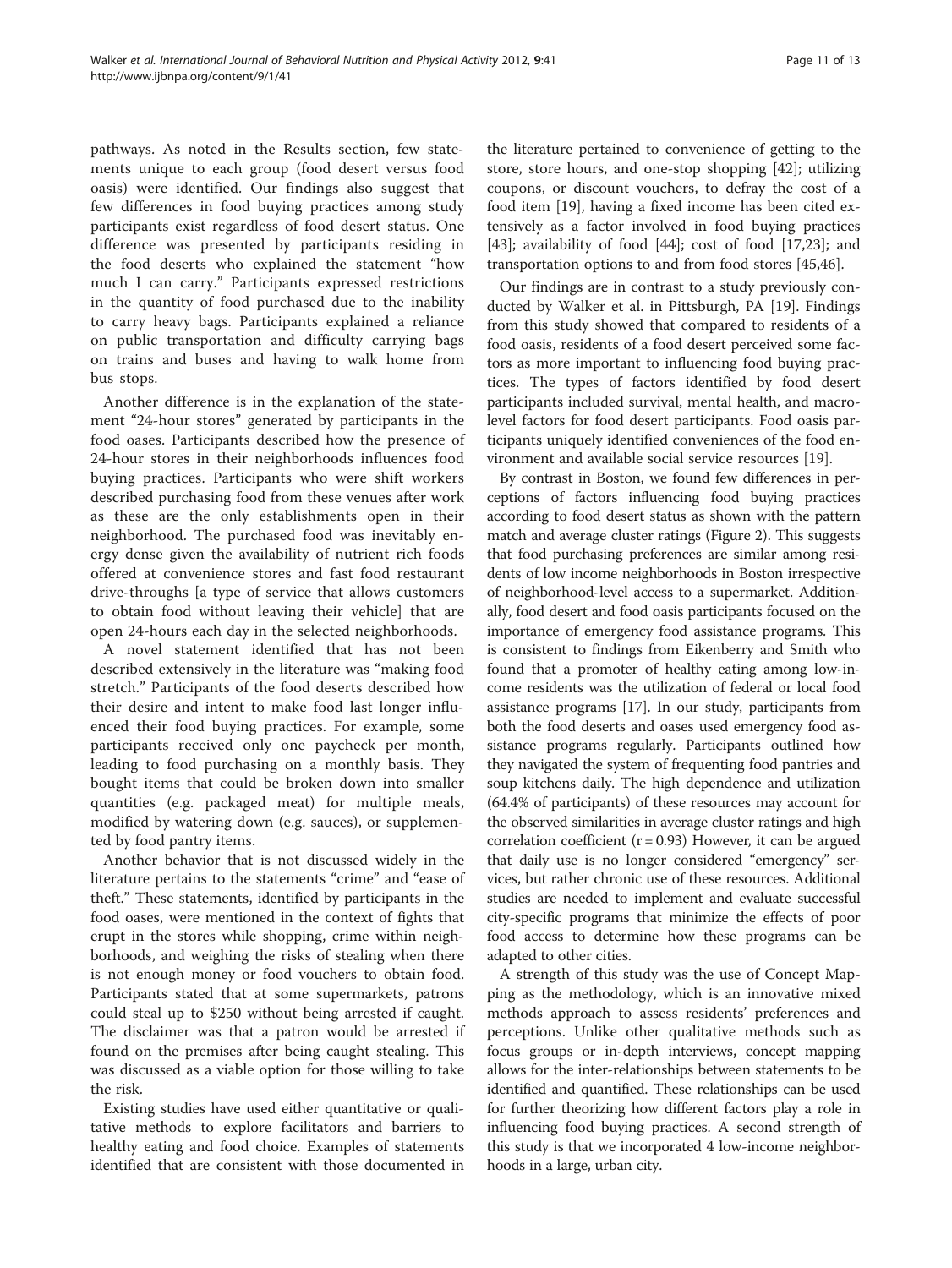Limitations of this study were similar to limitations found in qualitative studies, specifically sample size and generalizability. With 67 participants in the study, we are unable to generalize to other food deserts or non low-income food deserts. However, our goal was not to generalize, but to explore perceptions of factors influencing food buying practices so that hypotheses could be generated. Defining a food desert as an area without a supermarket within 0.5 miles of the center of the zip code presents another limitation. Using this definition, a participant could reside in a food desert but live within 0.5 miles of a supermarket in an adjacent zip code, thereby having access to a supermarket. Given the limited resources for this study, we were unable to assess for each potential participant individualized measures of access during participant recruitment. This enhanced method may prove beneficial in a future study. Improved techniques for characterizing areas with differential supermarket access is warranted to provide better agreement in the literature on what constitutes a food desert.

#### Conclusions

This study sought to explore food buying practices among low-income residents with differential supermarket access. City-specific measures offered through social service agencies may improve access to foods for residents with poor supermarket access. As a result, food buying practices between residents with and without supermarket access may appear similar. Understanding the availability and utilization of resources within a city that are potentially beneficial to improving food access can help in identifying policies and interventions that can be developed to ultimately promote healthy eating practices.

#### Competing interests

The authors declare that they have no competing interests.

#### Acknowledgements

This research was funded by the Robert Wood Johnson Foundation Health and Society Scholars seed grant program.

#### Author details

<sup>1</sup>Department of Society, Human Development and Health, Harvard School of Public Health, 401 Park Drive, Room 445-C, Boston, MA 02215, USA. <sup>2</sup>University of Wisconsin-Milwaukee, Joseph J. Zilber School of Public Health, Alumni House 327, P.O. Box 413, Milwaukee, WI 53201-0413, USA. <sup>3</sup>Department of Population Medicine, Harvard Medical School, 133 Brookline Avenue, 3rd Floor, Boston, MA 02215, USA. <sup>4</sup>Department of Society, Human Development, and Health, Harvard University School of Public Health, 677 Huntington Avenue, Boston, MA 02115, USA.

#### Authors' contributions

REW, JB and IK contributed to the conception and design of the study. REW facilitated recruitment of participants and was responsible for data collection. JB and IK contributed to questionnaire design. REW and IK drafted the manuscript. All authors read and approved the final version of the final paper.

Received: 13 August 2011 Accepted: 10 April 2012 Published: 10 April 2012

#### References

- 1. Maddock J: The relationship between obesity and the prevalence of fast food restaurants: state-level analysis. Am J Health Promot 2004, 19:137–143.
- Inagami S, Cohen DA, Kinch BK, Asch SM: You are where you shop: grocery store locations, weight, and neighborhoods. Amer J Prev Med 2006, 31:10–17.
- 3. Morland K, Diez Roux A, Wing S: Supermarkets, other food stores, and obesity: the atherosclerosis risk in communities study. Amer J Prev Med 2006, 30:333–339.
- 4. Morland KB, Evenson KR: Obesity prevalence and the local food environment. Health Place 2009, 15:491–495.
- 5. Furey S, Strugnell C, McIlveen H: An investigation of the potential existence of "Food Deserts" in Rural and Urban Areas of Northern Ireland. Agr Human Values 2001, 18:447–457.
- 6. Walker RE, Keane CR, Burke JG: Disparities and access to healthy food in the United States: a review of food deserts literature. Health Place 2010, 16:876–884.
- 7. Forsyth AJM, MacIntyre S, Anderson A: Diets for disease? Intra-urban variation in reported food consumption in Glasgow. Appetite 1994, 22:259–274.
- 8. Shohaimi S, Welch A, Bingham S, Luben R, Day N, Wareham N, Khaw K: Residential area deprivation predicts fruit and vegetable consumption independently of individual educational level and occupational social class: a cross sectional population study in the Norfolk cohort of the European Prospective Investigation into Cancer (EPIC-Norfolk). J Epidemiol Community Health 2004, 58:686–691.
- 9. Cummins S, Macintyre S: Food environments and obesityneighbourhood or nation? Int J Epidemiol 2006, 35:100–104.
- 10. Laraia BA, Siega-Riz AM, Kaufman JS, Jones SJ: Proximity of supermarkets is positively associated with diet quality index for pregnancy. Prev Med 2004, 39:869–875.
- 11. Moore LV, Roux AVD, Nettleton JA, Jacobs DR: Associations of the local food environment with diet quality – a comparison of assessments based on surveys and geographic information systems. Am J Epidemiol 2008, 167:917–924.
- 12. Rose D, Richards R: Food store access and household fruit and vegetable use among participants in the US Food Stamp Program. Public Health Nutr 2004 7:1081-1088.
- 13. Morland K, Wing S, Diez-Roux A: The contextual effect of the local food environment on residents' diet: the Atherosclerosis Risk in Communities Study. Am J Public Health 2002, 92:1761–1777.
- 14. Zenk SN, Schulz AJ, Hollis-Neely T, Campbell RT, Holmes N, Watkins G, Nwankwo R, Odoms-Young A: Fruit and vegetable intake in African Americans – income and store characteristics. Am J Prev Med 2005, 29:1–9.
- 15. Cheadle A, Psaty BM, Curry S, Wagner E, Diehr P, Koepsell T, Kristal A: Community-level comparison between the grocery store environment and individual dietary practices. Prev Med 1991, 20:250–261.
- 16. Walker R, Kawachi I: Race, ethnicity, and obesity. In The Oxford Handbook of the Social Science of Obesity. Edited by Cawley J. Oxford: Oxford University Press, Inc; 2011:257–275.
- 17. Eikenberry N, Smith C: Healthful eating: perceptions, motivations, barriers, and promoters in low-income minnesota communities. J Am Diet Assoc 2004, 104(7):158–1161.
- 18. Hendrickson D, Smith C, Eikenberry N: Fruit and vegetable access in four low-income food deserts communities in Minnesota. Agr Human Values 2006, 23:371–383.
- 19. Walker RE, Fryer C, Butler J, Keane C, Kriska A, Burke JG: Factors influencing food buying practices in residents of a low-income food desert and lowincome food oasis. JMMR 2011, 5(3):247–268.
- 20. Locher JL, Ritchie CS, Roth DL, Sen B, Vickers Douglas K, Vailas Ll: Food choice among homebound older adults: motivations and perceived barriers. J Nutr Health Aging 2009, 13(8):659–664.
- 21. French SA, Shimotsu ST, Wall M, Gerlach AF: Capturing the spectrum of household food and beverage purchasing behavior: a review. J Am Diet Assoc 2008, 108:2051–2058.
- 22. Boyington JEA, Carter-Edwards L, Piehl M, Hutson J, Langdon D, McManus S: Cultural Attitudes Toward Weight, Diet, and Physical Activity Among Overweight African American Girls. Prev Chronic Dis 2008, 5(2):A36.